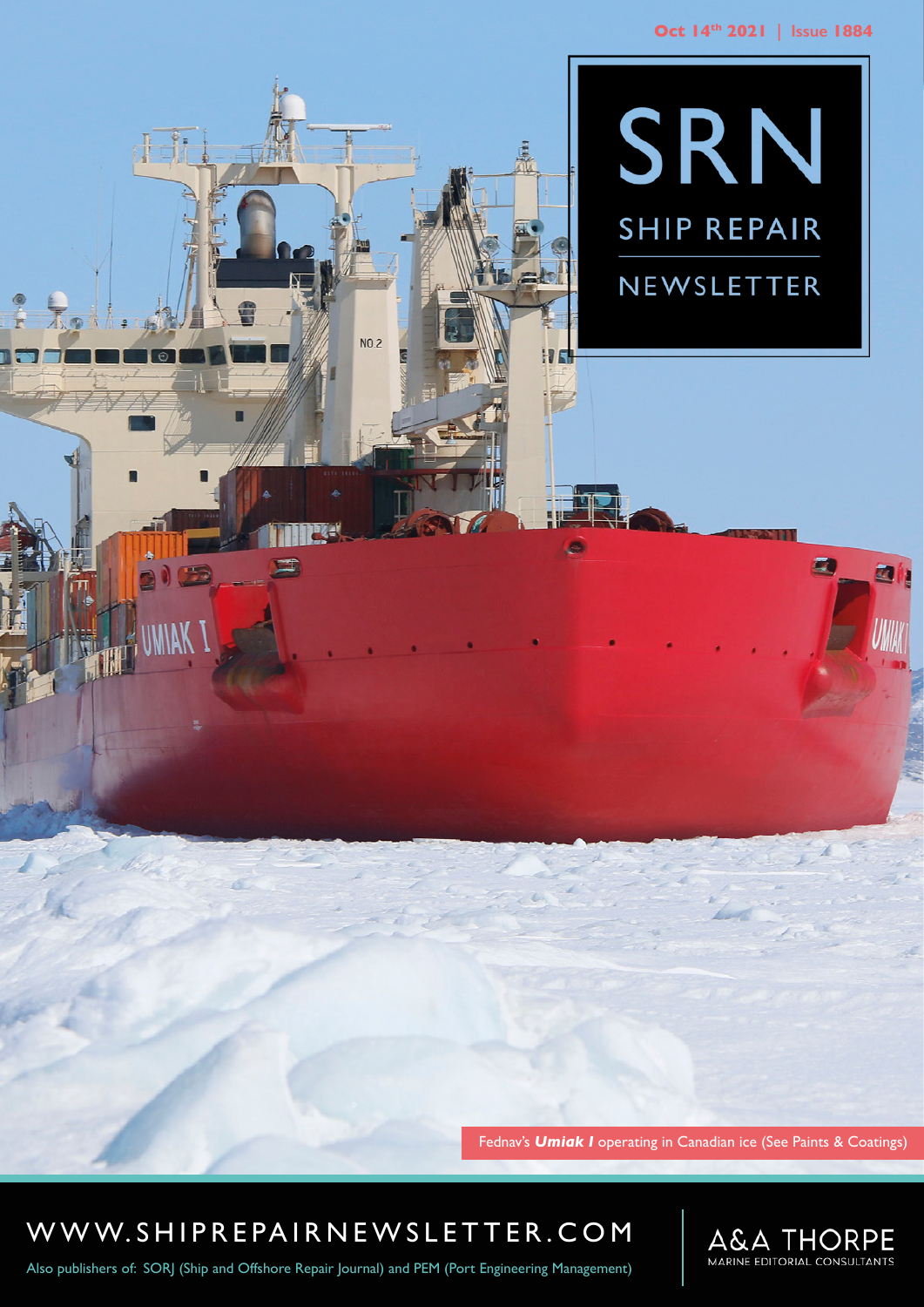performing anti-fouling technology - Selektope, crosslinked zinc acrylate polymer in 2015. Currently 65 newbuilding ships have been coated with the product and it has been applied to 196 existing ships under repair, including test applications, during drydocking until August 2021. The

product is available for all types of ocean-going vessels. CMP's premium anti-fouling systems can contribute to improve the requirements of EEXI and CII as well as reducing CO2 emissions worldwide.

## **SUBSEA INDUSTRIES:**

In April 2021 the 31,992 dwt icebreaking bulk carrier *Umiak I* was coated with Ecospeed. Application was carried out at Poland's Remontowa, Gdansk. The ship is owned by Fednav and managed by Canship Ugland Ltd.

"Taking to the water for the first time over 75 years ago, Fednav has been innovating ever since. Known primarily for successful navigation of the Canadian Arctic, the company forged complex routes through unknown waters, always staying true to their purpose of doing things the right way for their clients. They have grown to become Canada's largest oceangoing bulk shipping company, mastering a multitude of complex routes on both the Great Lakes and the Arctic with an arsenal of close to 65 owned vessels."

"Canship Ugland is a Canadian ship management company located in St. John's, Newfoundland. The company started its operations in 1997 when the first oil produced on the Grand Banks was transported ashore. Besides *Umiak I* the company also manages a diverse fleet of vessels - two shuttle tankers in Europe, two local fire-fighting escort tugs, three pilot boats, an oil/chemical tanker on the East Coast of Canada and a passenger cargo vessel."

"The *Umiak I* was built in 2006 and is one of the most powerful of its kind. The vessel operates year round on the Labrador Coast, delivering supplies to the remote mine and hauling nickel concentrate to southern facilities. The hull is reinforced to navigate unassisted through ice that is 1.5 m thick. On its regular run down the Labrador coast, *Umiak I* contends with some of the world's most rugged ice conditions, including icebergs, from November to July each year.

While the open-water speed in a laden condition is some 13.5 knots, the bulk carrier is capable of making over three knots in level first year ice of 1.5 m thickness. Capability for effective ice ramming

goes hand-in-hand with the ICE-15 classification. The ramming procedure entails sailing at a specified speed through the ice until the vessel is brought to a stop by the resistance of the ice. The vessel is then put astern to come free of the packed ice, and is then sailed full ahead, to break through the ice until brought up again by the force of resistance. The procedure is used for thick ice and ice ridges."

It is not difficult to see that a special hull coating is required to withstand this kind of impact and tremendous power. During the 2016 drydocking, it was decided to apply two test patches of Ecospeed coating to areas most prone to damage. Over the next five winter seasons the condition of the Ecospeed test patches was examined and found to hold up to the very difficult conditions despite the continuous impact with ice. The decision was made to replace the entire underwater hull coating with Ecospeed at the next drydocking.

The application was completed during her scheduled main survey and BWM system installation at Remontowa. Another advantage of

#### The *Umiak I* in Remontowa